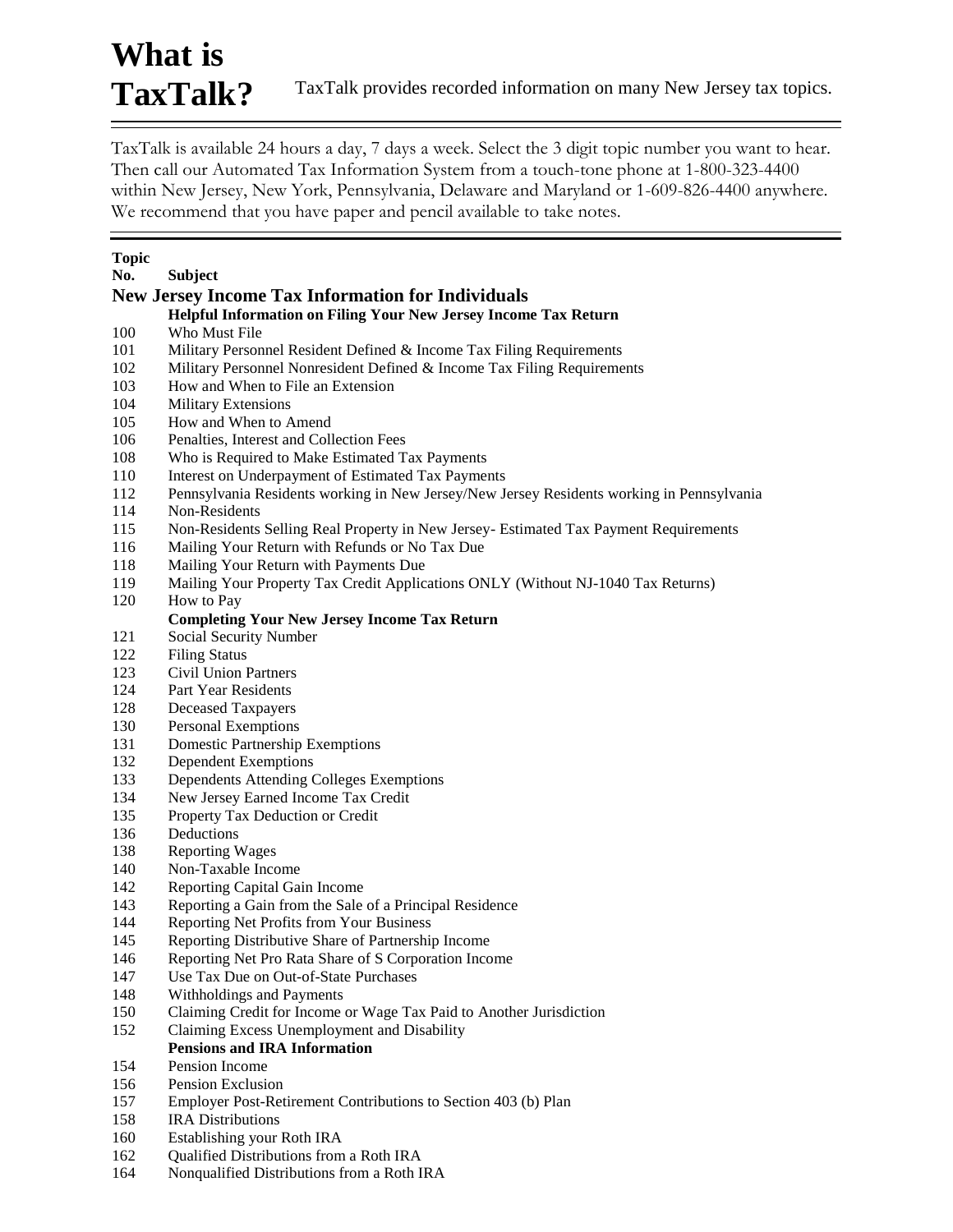### **New Jersey Property Tax Relief Programs**

### **Homestead Benefit**

- General Information on the Homestead Benefit for Homeowners
- Homestead Benefit Amounts for Homeowners
- How to Check the Status of Your Homestead Benefit **Senior Freeze/Property Tax Reimbursement**
- General Information on the Senior Freeze/Property Tax Reimbursement
- Eligibility Requirements
- How to Apply for a Senior Freeze/Property Tax Reimbursement **Property Tax Deduction or Credit**
- General Information on the Property Tax Deduction or Credit

# **Paperless Filing Programs**

# **Online Income Tax Filing & Federal State E-File**

Online Income Tax Filing & Federal State E-File

# **New Jersey Tax and Fee Information for Businesses**

# **Business Registration**

- Starting a Business in New Jersey
- How to File Taxes and Fees by Phone or Online
- Small Business Workshops
- Electing S-Corporation Status
- Ending Your Tax Registration in New Jersey
- **Income Tax Withholding Information for Businesses** Reporting and Remitting New Jersey Income Tax Withheld
- Reconciling Tax Withheld with Form NJ-W-3
- Employee's Withholding Allowance Certificate Forms W-4 and NJ-W-4
- Withholding New Jersey Income Taxes
- Withholding New Jersey Income Taxes for Contractor Services
- Penalties, Interest and Collection Fees

# **Sales and Use Tax Information for Businesses**

- Collecting Sales Tax
- Use Tax
- Annual Use Tax
- 429 New Jersey Sales and Use Tax EZ File Systems for Filing Forms ST-50/ST-51
- Filing Forms ST-50/ST-51
- Pay Your Taxes Electronically
- Penalties, Interest and Collection Fees
- Urban Enterprise Zone

## **Lease and Rental Information for Businesses**

Lease and Rental Transactions

# Domestic Security Fee

- **Other Fees and Taxes**
- 9-1-1 System and Emergency Response Fee
- Domestic Security Fee
- Hotel and Motel State Occupancy Fee and Municipal Occupancy Tax
- Litter Control Fee
- Motor Vehicle Tire Fee